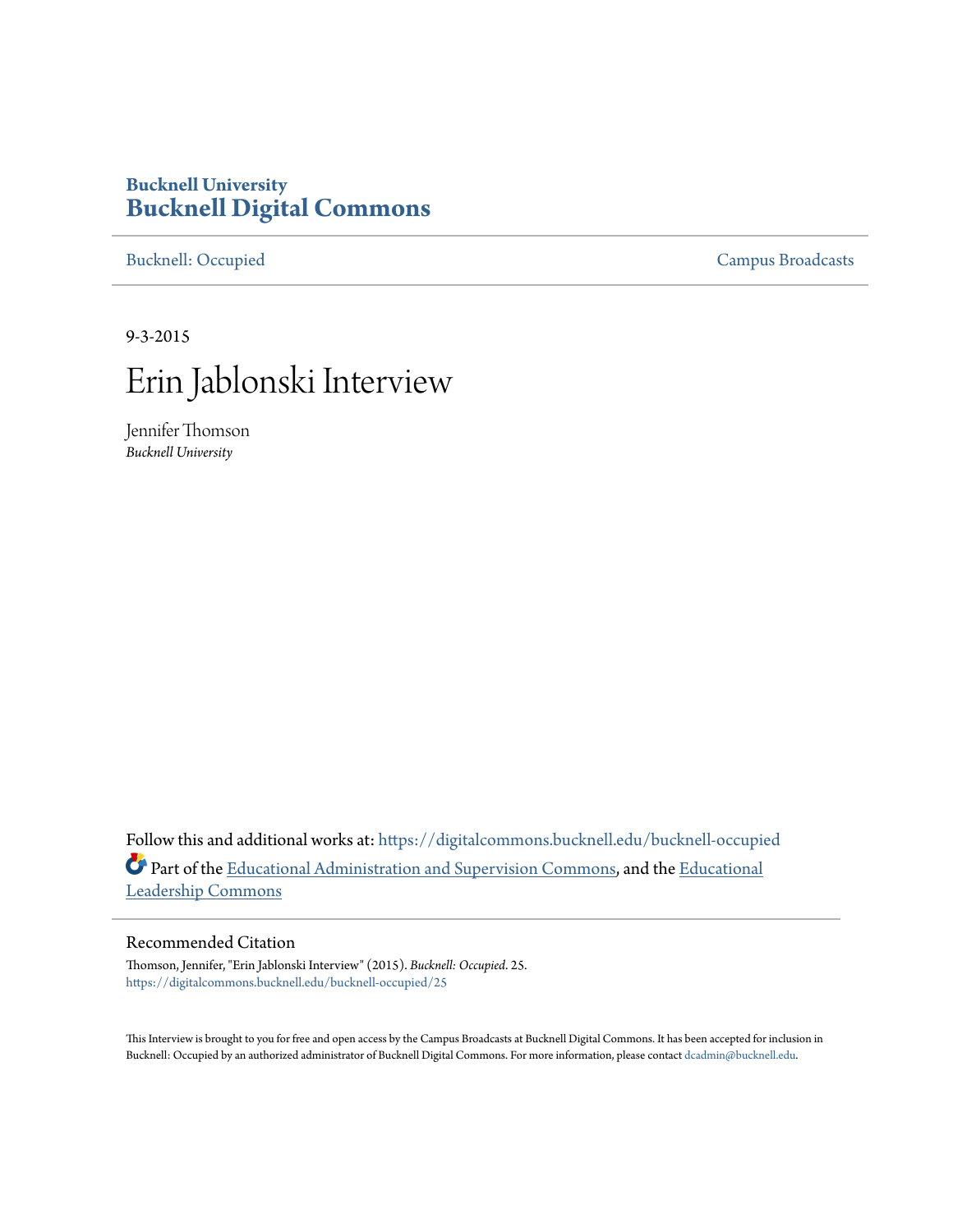Hello and welcome back to Buck now occupied here on 90.5 WV BU Lewisburg. This is the first real show of the semester. Last week was a warm up and now I have a guest in the studio with me, Aaron Jablonski, Prof. of chemical engineering director of the precollege engineering program and mom welcome to the studio. Aaron, thank you so Aaron, you're here to talk about several issues tonight are one being your candidacy for the school board but then a receiver can have a conversation about issues in the district that the proposed workforce housing site plan and how that interfaces with other particular struggles. The district is facing so should be a good conversation for those of you out there listening. If you have questions for Aaron. Please give me a call in the studio. The number is 570-577-3489 so I thought we could just start by talking about why it was that you were running for the school board sure so I'm very interested in K-12 education in general and I have been since graduate school so when I was coming up that some issues were arising in the district that I felt may not reflect everyone's priorities. I wanted to start looking more into our school district operates and what their budgets were like how departments within the school refunded. Whether or not there were adequate numbers of teachers per grade to keep class sizes reasonable all these sorts of things and so because part of my job as director of precollege engineering programs is to be the affiliate director for project lead the way, which is a national nonprofit organization that does stem curricula for K-12 education site visit schools around the state to certify their programs very familiar with what's happening in middle schools and high schools and to and coming up this year also be visiting elementary schools so because of my background and being interested in K-12 education hosting programs for K-12 students and K-12 teachers. I just wanted to bring that knowledge to our district with their particular issue that really set you off in terms of thinking that now is the time that you want to run for office. Yes. So in the 2013 election, I was asked if I would run and I knew that I knew that I was going to be going abroad for teaching opportunity so I decided not to run which upon reflection was no that was the best decision. However, now, when when the issue came up for relocating the high school I was really concerned because I wanted to make sure that the district wasn't overspending and there was this implication that we weren't going to change our debt service and it wasn't going to increase taxes will in fact everyone who's in the listening area tax bills know that when I reach I went out and they will continue to go up because we did in fact increase our debt service if you if you look closely at the budgets debt service did increase and in addition to that we have obligations for the teachers, the state fencing so the Pennsylvania underfunded certain obligations for teachers regarding benefits thing so that fell more to the districts we have a very high local burden, and what that means is that compared to districts around the state wherein we have a very high percentage of our total school budget that's funded by property taxes from the district rather than being allocated from the state or federal government sue can you talk you for listeners out there who may not have have followed that the debates about the high school very closely. Can you talk a little bit about you know that the conversation that led to the decision to relocate the high school sure. So in the first conversation that happened were in 2009, and a group of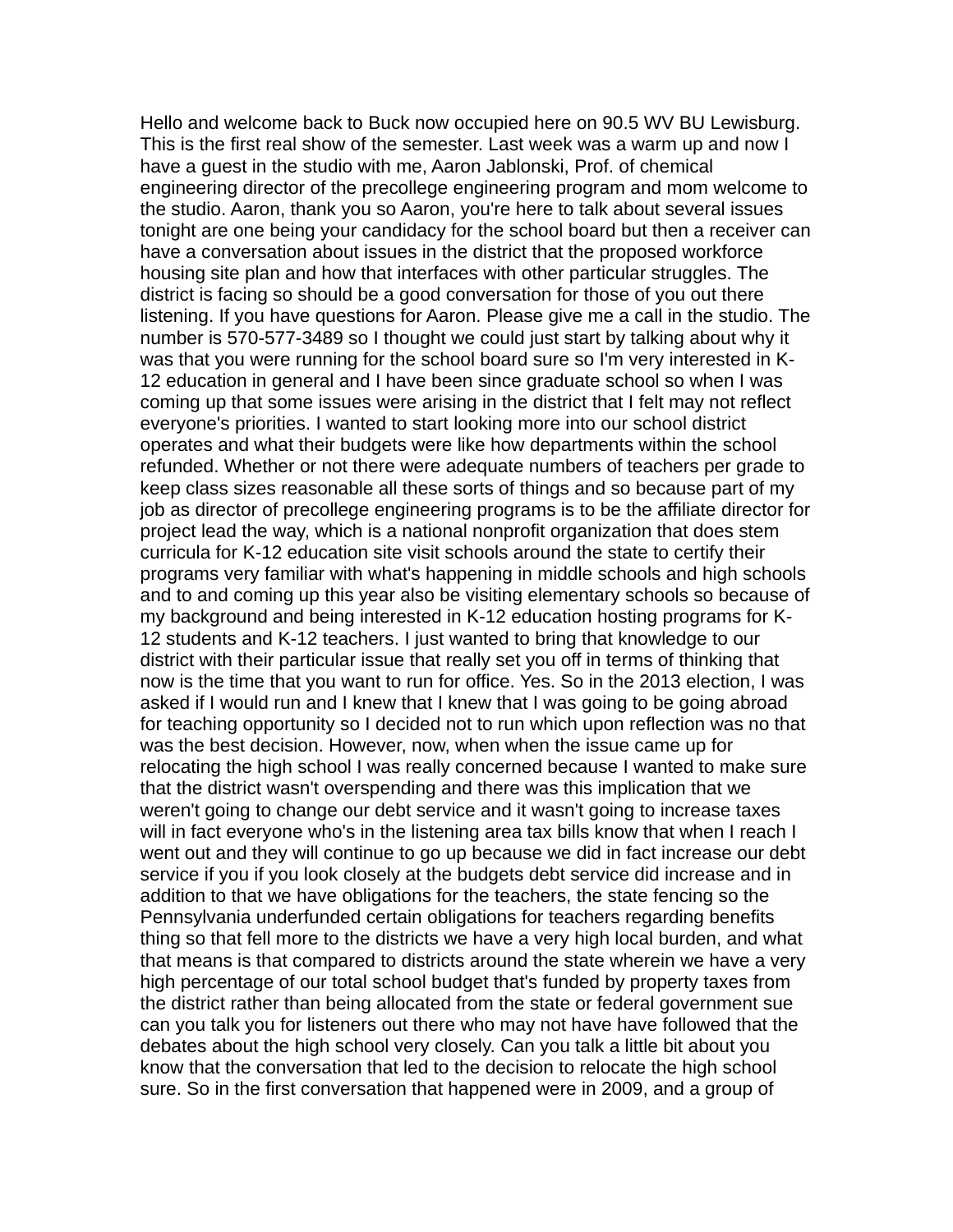people say maybe hundred people from the community were invited to comment on several options regarding either building a new high school renovating the existing high school changing locations of school so there are many options presented number. Very good. The majority of people actually did select options that kept the high school in town but the greatest single percentage was to relocate the high school and there was I think general and want to say misinformation, but it was hard to get the information. I think that was needed to make good decisions about this because there was implied it was going to cost the same amount to renovate the existing school as it was to build new and whether or not that's true, you can never know because you can't prove a negative. Renovate the old high school which is decided to build new and so do for me. I wanted to see that budget reflect the priorities of supporting teachers having resources for teachers having reduced activities fees. No leveling the playing field for kids across the district. Those are never budgets in for activities and for class and having two-level where you weren't seeing such a need for extreme fundraising and once your child is in the public school system. I think you'll become more aware of the need for fundraising. In general, but I just wanted to see a difference set of priorities are collected in and using our public dollars, and so why, why do you think it is that the district itself decided to push forward and and and build an entirely new high school on shore. So the existing high school. For those of you who are familiar with Lewisburg is landlocked is only on about 6 acres so it does not have access directly to athletics field except the one in the backyard there was a concern that students were crossing the street to go over to the middle school fields to practice in competition and that it was really hard to schedule, so there was a complaint. Also, we did have a wrestling facility and that this was something that was really wanted by significant number of people in the district whether or not that's a good investment. Time will tell, but it costs a lot of money to build a wrestling facility and maintain it and staff it when it when you have an event cost a lot of money to build a stadium which many people have expressed desire to have our own stadium for the Lewisburg district also quite expensive compared to what they do now which is to lease on the event occasion of no stadium so just those were some of the reasons some teachers wanted nicer rooms right so the art teacher needed more sinks. The science teachers needed better lab space certain things certain things that could've been accomplished with renovation. There was this decision to build new and know so this year is the last year of having students at the current site. The idea is that the new school would be ready for occupancy January 1 of 2017. The current school would be vacated. So be over the Christmas or winter holiday break of next year. Of yet, the 16th 17 winter that the students would move to the new school site. Now I know you been quite involved in conversations about what to do with the high school site itself can do you have any updates on that for us. Sure. So one of the things that really concerned me about moving the school was, I felt that we were using public dollars to duplicate a lot of the resources that we already had and so I wanted to keep that building in the sort of in the public services and so I wrote a proposal to repurpose an committee at the time. I believe I was the only proposal mine was the only proposal that was submitted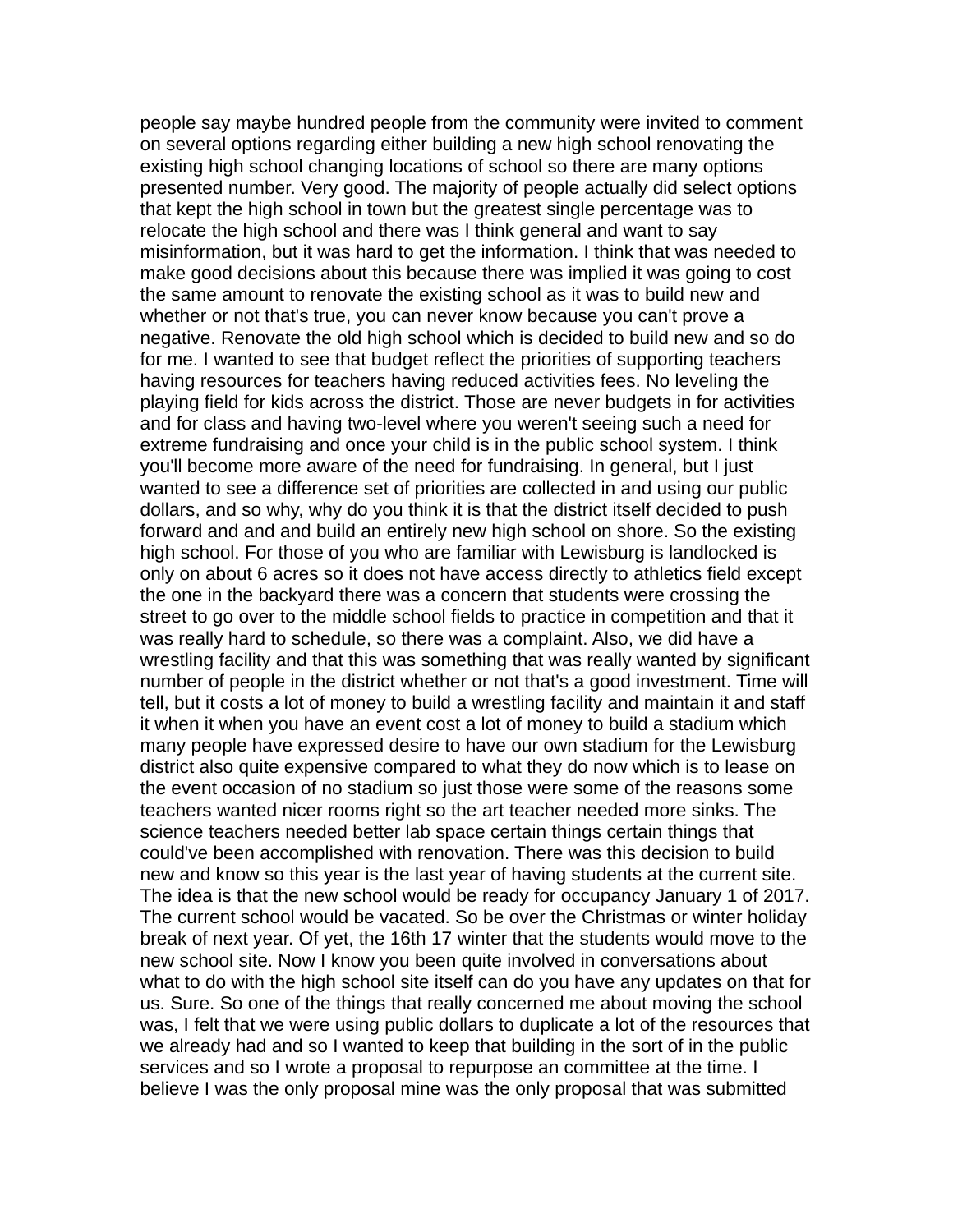and I worked with the developer. The complete called green space and the chairman is an alum of Buck now who happened to be in a meeting with in the winter of 2014 and I was distraught just who pleased about the decision to move the high school because at that time it was becoming finalized yet winter of 2014 and he said to me, my company by schools. If you want me to buy that building innovative proposal soon. I did and we got a lot of community agencies on board. I'm really excited. The heater center will be moving to the new high school River stage, which also brings along gas pipe theater will be coming to the new high school. All the agencies that currently use the heater center space. The community zone fencing club some clogs. All these organizations will come to the new high school with the heater center was river stage with with that and then will also be space for some small business suites so people who may be ready to move out of the oven incubator or small office space and into their own business suite. There will be some services supported there from the small business of element center Hildebrand Learning Center, which was bought by Bright horizons group so they'll bring a preschool program to the high school and there is also some support for Geisinger to bring a tech transfer commercialization office to what used to be that the old science lab and in news they're going to be I renovation of that space involved in this transition word or people just moving into old classroom. Some of it will be moving as is no when we tour the high school in February of this year that is green space were shocked at how well it how well intact. The building was in terms of no use. They usually go into abandon school so were talking broken Windows dripping feelings. They were they were thinking. This is this is great know to move into. So that's good news and can be moved into as is, there will be some renovation to devising hallways, and give each person their own entrance and that sort of thing and then to also build some tax base for the borough because the borough has lost some properties on the sixth street and in the flood zone. There will be some homes built on the St. Louis Street area silica healed its townhome sound correct to match though they won't look they will match the aesthetic of the neighborhoods they won't look like to review new, you know, vinyl siding, they won't look like that they're going to look historic and who is paying for the development of those properties green space okay right now. One of the things that I think has occurred to a lot of people in thinking about that though the presence of this new high school is is transportation issues right because you know it's certainly there were, they were students who needed to commute to the current high school location but there were many, many students who could walk and as far as I understand it, the new site. Almost no one can walk to write. Even people who can probably see it from their house couldn't walk because there are no sidewalks on the road and there. To my knowledge there no plans for significant road improvements that would improve pedestrian access. There will be some access between the Kelly elementary site in high school, but I don't know of any other ease of access that that follows the road to transportation. Currently I believe this is to almost 2-yearold data because it's what I was writing articles and really no digging into the data. About 40% of kids live within the Pennsylvania definition of walking distance to which is what how far I think it's 1.1 mile nobody and probably not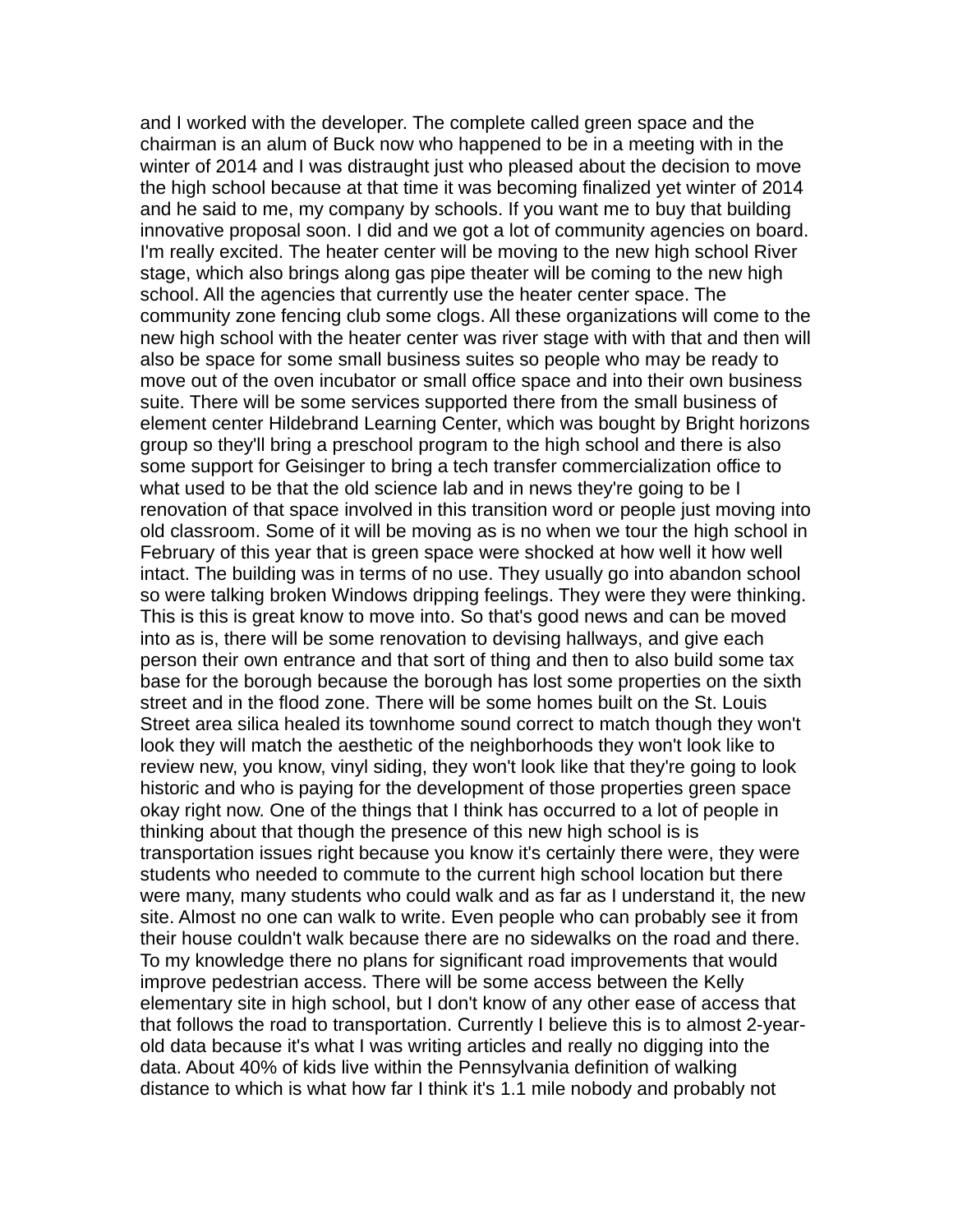altogether walking 1.1, that even if by a lot of kids are leaving the high school and they go downtown's a lot of the downtown business and enjoy the foot traffic. They're going to be the place they're going to the bookstore. They're going you know wherever they might be going. I guess leapfrog was everything I go after school and so I think that the lien of the business is news that is a walkable school and so now will be busing more the district did a calculation that said only one additional bus. One additional bus doesn't resent him additional miles were talking about, there's there's going to be significantly more students on buses four more miles to get to the new nation and so yeah were just gonna pump some more greenhouse gases into the environment truck and get around and then in terms of budgets right so in terms of what that actually cost the district to bustle these additional kids for so many more miles and what are we talking in terms of the cost to the district itself. It's hard to say right now. I believe they calculated the difference of only something like \$16,000. Based on this one bus approximation. However, if you look at what we currently spend that we spend out of our budget. 1.2 million on transportation. We get reimbursed about 600,000 of that from the state from the state because there's the rural route reimbursement program. It's for it's really designed for rural districts that have a school in the middle of no miles and miles and miles of farmland, homes, and so you got a lot of kid miles on the bus, so to say what the actual impact will be. Maybe to be \$16,000, maybe \$40,000. Whatever it is it's it's not small right just to give people a sense of what \$16,000 does \$16,000 might be the entire department budget for a high school science program. I don't know that's exactly true in our district, but because they visit districts around the state and I talked to principals and superintendents and I ask, what is your budget for your tech programmer science program. Whenever I know that the 10,000, \$15,000 range is a typical department budget, seared your talking about significant dollars writing the budget of the department and in terms of this new high school. I mean, I imagine it's it's as you talked about a BC. The facilities are more expensive upgraded but is the building itself built to accommodate more students that are currently going to the high school that we have. Yes, there is a significantly higher square footage per student in the new school. The old school was only slightly undersized and it actually wasn't even the smallest square footage per student. If you look at the annual construction report. Okay, people are still building schools that have less square footage per student than our existing high school to the new school is in the very highest level of square footage per student and does the district anticipate the arrival of significant number of new students know. In fact, in the request for proposals that was put out for a purpose and yield high school. They did a whole demographic analysis. There was a consulting firm that was brought in to do an analysis census data what ages group age groups moving and more kids whatever up .1% increase in the population dissipated in 10 years. Majority of that being people who would not have children of school age right we been talking here on but not occupied with Aaron Jablonski working to take a brief break and then we will be back welcome back you listening to Buck now occupied here on WV BU 90.5 Lewisburg have Aaron Jablonski our own professor of chemical engineering and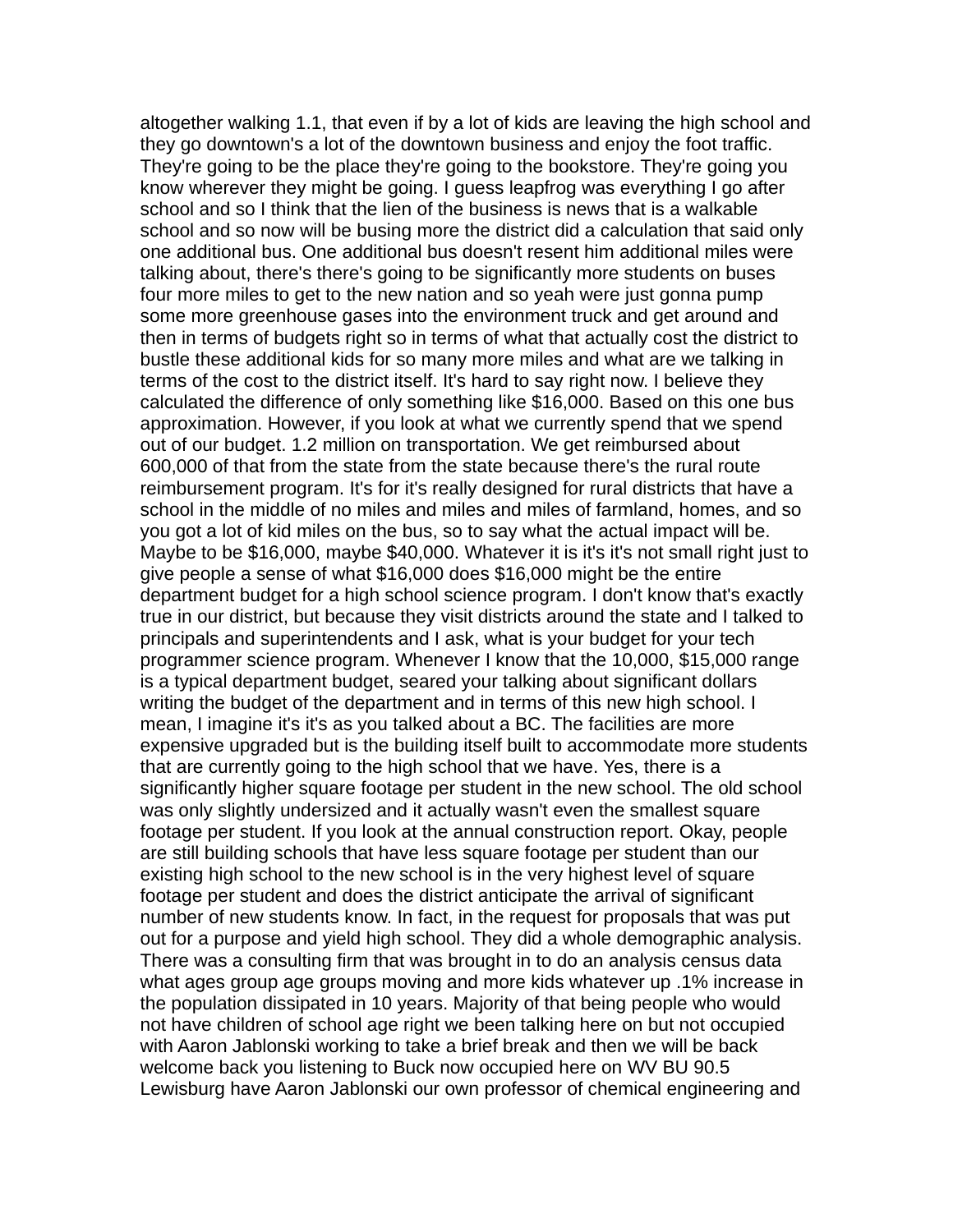candidate for Lewisburg area school District Board of Supervisors here in the studio with me tonight and were talking about issues related to education in the district so Aaron we were talking about transportation and the repurchasing of the old high school site and and I wanted us to talk about some issues that I think are on the minds of a lot of parents of children in the district, particularly in the in the middle schools and and that's the linked issues in my mind at least. And if they're not for you. Maybe you know I'd like to hear why the linked issues of technology use and standardized testing because both of these things have have become very ubiquitous for children in the district. Yes, so getting first to standardized testing say think that might be more than issue. I am surprised although I should no longer be. I'm surprised and still every time you read an article about how much anxiety teenagers, young teenagers are experiencing because they're getting ready for their standardized test, then there is the option to opt out with any of that kid that opted out. So my kids already have anxiety you worried about competence issues they not opt out just because they're worried that Mia people view them as you know you little look different to that's the first thing I don't like the anxiety induced by it. I also don't like the high-stakes idea then we have to get our numbers up. We have to have a certain rank. We have to make a certain magazine, all that sort of thing I I don't think that that serves our kids there may be some points where it is appropriate to take the temperature of the particular class year as a whole just to get a sense of you know what kids have learned on the metric that was imperfect. So there you go. I do think is interesting that we start the school year so early others. Lots of reasons for this, but one may be that it's to get more days before the testing. For whatever that's worth a look more into that I'm not privy to all the information that the current school board has, but I'm curious to know about the reasoning and technology in the classroom. Okay, so we know from the literature that screen time is not good for kids. It affects their attention span to be tech savvy on an iPad is really not that impressive as it was designed to be idiot proof. I'm quoting a friend who probably would prefer to remain unnamed with the truth and so I support the idea that kids should be proficient with the computer. Enough that they can note to word processing a little bit of coding understand Excel make presentations but spending you know a significant amount of time in front of the screen may limit their socialization may limit their ability to express themselves through writing well just you know I I would have to see what's actually in place when children are young so I haven't seen what's going on directly in the middle school yet, but I'm curious to know how much screen time and if there is proof or evidence or say there's evidence that it's really making students that much better prepared for anything beyond you know school know, I know that you know anecdotally that did the district has adopted number 1 to 1121 yes which goes from what I understand begins in third grade and goes all the way through high school yes in and the way understand the programs that students are given an iPad and and that iPad is theirs to both use at school and take home yet and there is up there. Some of the kindergarten classrooms who are beginning to experiment with having the children use iPads quite regularly in the classroom outside of their formal time in the computer lab and so I think a lot of a lot of parents of particularly young children are very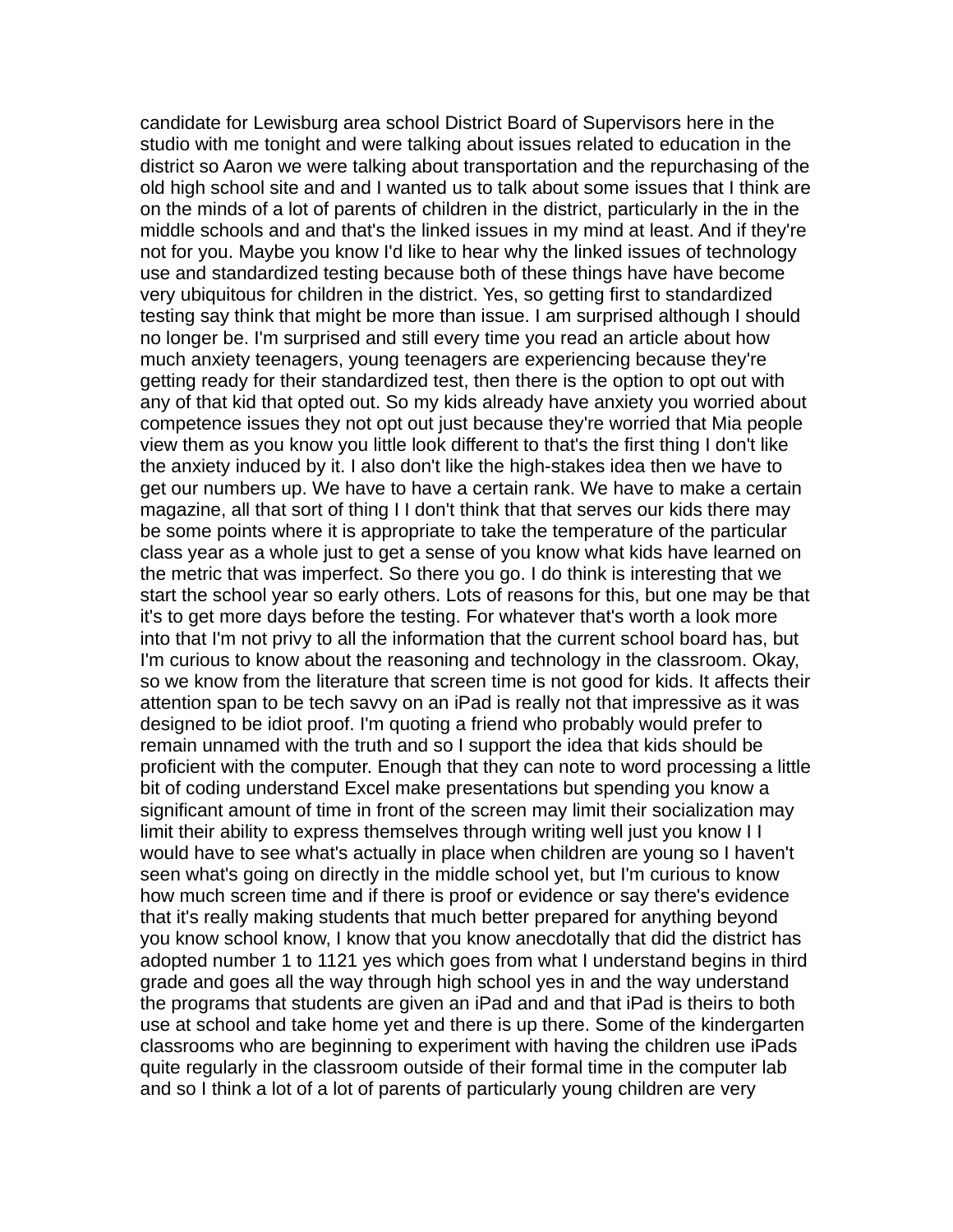concerned about the introduction of these devices it at such a young age yes so I can only say good things about my son's kindergarten teachers. I'm very so far it's been a couple weeks. Things are going really well, but I'm given example and this is completely hypothetical and just something to think about. I would rather that my child were doing a sorting exercise using physical materials and movement like actually getting up from their chair and sorting things into bins and taking a turn because taking a turn impulse control. Those sorts of things are extremely important in young children first get a garden first and second grade and so if you are everyone sitting on their own device. They're not taking a turn. They're not interacting with their classmates and there's no motion except you know what I refer to as the tender motion. My website bright and so I think it is important that we keep some activities that were traditionally done in kindergarten, first and second grade classrooms traditional and what might be the motivation behind this one-to-one program right. Why would it district and I'm sure were not the only district. Why would a district want to embrace this kind of a program because there's a I think there's a lot of pressure to demonstrate that you're introducing as much classroom technology as is in the mode right now you know so everything sort of trending toward more devices per child. I haven't really seen schools except alternative schools. They wait a minute, maybe we should think about what kids really need to know which is how to interact with other people and how to control your impulses and how to handle themselves in a situation whether sharing so other than that it's just the idea that they want kids to be proficient with devices and if my three-year-old can use my smart phone. I feel like there is there is one element of this that I think is important to address. And that's the idea of the level playing field which I very much do believe and if there are children who don't have devices at home and they don't get that practice and they don't have that familiarity. It is important for them to see in the classroom or in an afterschool program in some way is not getting it is they don't have access at home so that is important, but in general I don't know where the pendulum is right now I don't know if were were too far to too much time per kid per you with a device or if we could still and I'm sure we can still increase right is delete lunch number so the I pay think I see that, though that's not an abnormal situation. I see that in every school a visit. They brag about how many laptop carts they have right right now I do know one thing that's really been on everybody's radar in the past two weeks, maybe even just one week is the introduction of a full-time school resource officer will resource officer yes can you talk to us about what has been decided shores only give a little background first. For those of you who may not of been following this, the state police used to run a program where retired police officers could be school resource officers and the district could essentially pay for it through the state police program and and what a dummy. What would these people doing the school they would be in the schools to monitor things to just be a presence essentially a presence to an armed present an armed presence, but monitoring safety presence was the idea I get some points in the past there have been issues. Maybe a belligerent parents, a pickup time or or sporting events, or whatever it may be, and that it is maybe reassuring to have a safety officer arms questionable if if that person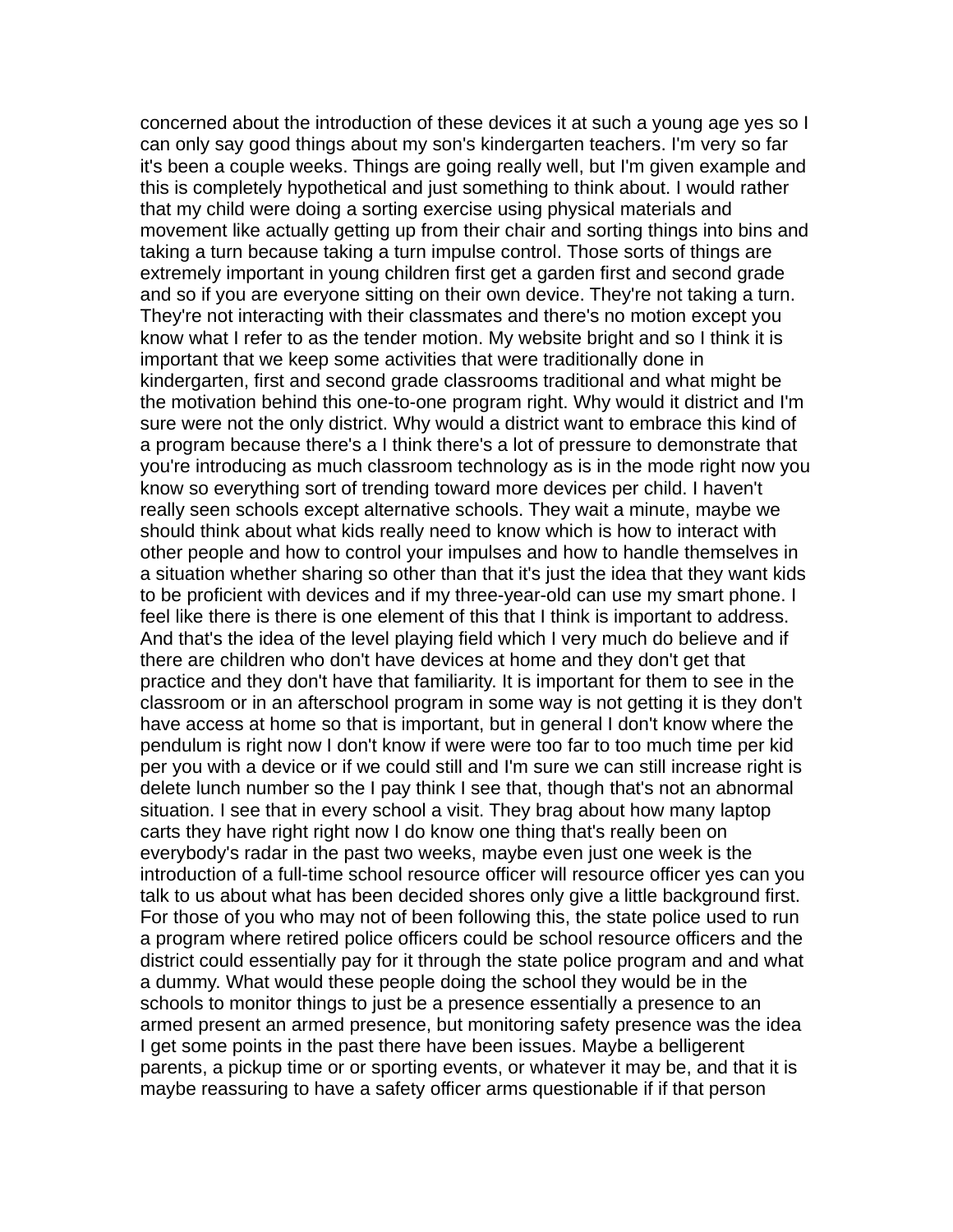would need to be armed but it may be nice to not have to have an administrator or or teacher or coach have to intervene in that scenario, however, and do we need an armed officer in elementary school. I don't know. There is not evidence that that that makes a difference to have an armed officer in actually any school level to let people know there was an armed officer on premises at Columbine there was an armed officer assigned a new town so horrible tragedies can happen even when there is the presence of a safety officer but if your person on the school board you have to think you have the responsibility of children safety and so I think the inclination is to air on the side of caution and safety in the overprotection armed is a big question for a lot of people. Many people bring up exactly that point. Why do you need someone was carrying a weapon, gone Taser in an elementary or middle school leaving high school. I will bring in one additional issue. Maybe people are not familiar right now. If students are truant, then the magisterial judge has to issue like a warrant or no truancy. No, whatever that that document is called so the school could have their own truant officer and that would help a lot. It would also help for staff who would like to do home visits and may be concerned about the may be concerned about traveling to a home alone and so is school resource officer might be able to escort someone who would like to do a home visit particular cases of truancy. So there's this is a very there's lots of things on both sides of the pros and cons list. The question I think that is still in everyone's mind is armed what you know what is the purpose of abetting that person has an arm and a native from what you understand at this point I said this is a decision that just went through. What is this person's job description. Are they in fact acting as a truant officer or they enforcing discipline in the classrooms. Are they patrolling the hallways in case there's a sniper who shows up. Do you have a sense of what I think. Does the truant officer of the person would be a truant officer that is in need of the district. Right now it's something even the menstrual judge that we should have that is a good reason are a good part of the job description of the school resource officer patrolling the hallways. Maybe being president parking lot being present events at large events where you would normally expect to see some security or safety officers. That is all normal disciplinary actions of taking action against an individual student in a scenario where maybe someone else would've stepped in the past so as an example, let's consider the case of breaking up a fight in high school right you as a teacher or ministry might not know what those students have on them. As far as weapons or whatever, we don't have metal detectors going indoor schools they could potentially be armed right so this is it is a concern, however, so far there's been no evidence that having an armed person intervene in that scenario has a better outcome. In fact, it can often have a worse outcome and once the gun is they are just that possibility of escalation is so much higher enemy from from the reading that I've done and on the same not reading extensively in these issues, but from from what I understand. I in fact, the introduction of I'm just can say cops into the school. School resource officers got saving right to the introduction of these police into the school on leads to a certain kind of culture developing within that school, and in fact it was in the 1960s the late 1960s in urban schools that police officers began to be installed precisely to tamp down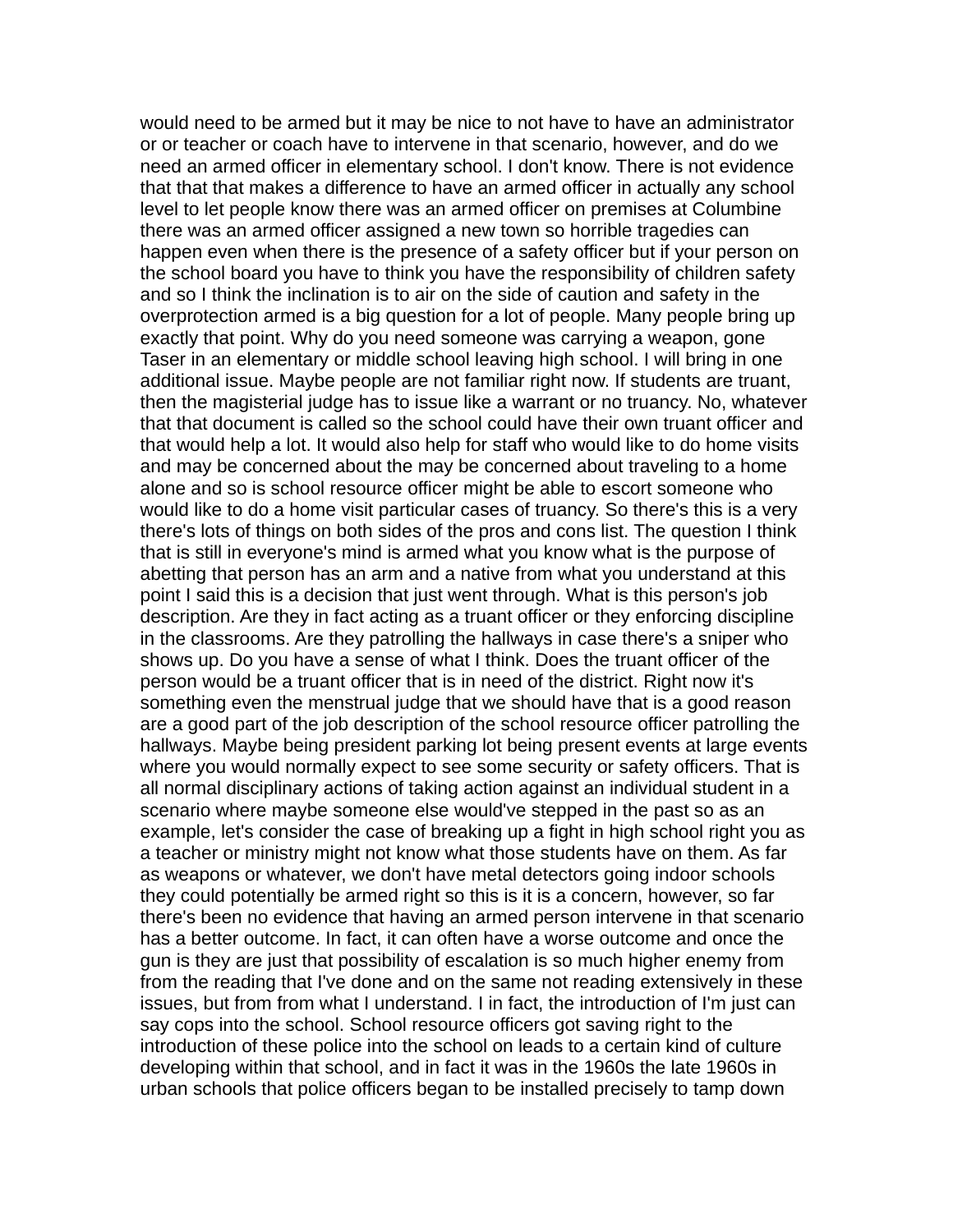any political activity on the part of the students I assume it was it was it a very intentional move so I think it's hard for a lot of parents to to see this kind of decision being made and not make these kinds of associations that let's say you know a kid. Maybe someone who's large for his age right. Maybe someone who acts a little bit outside of sort of the cultural norms of his classroom. I said something that a teacher doesn't quite understand right and instead of following the existing disciplinary procedures. She notices the officer out the hallway and asked him to come in and and help her out right all these kinds of slippery ways in which the discipline in the classroom and the police discipline I become collapsed right and one important thing you mentioned was difference so anyway that a kid may be different from classmates could be something that makes them more likely to be a target. There misunderstood there there having difficulty at home or with academics or whatever the case may be something that would set them apart and they they may end being a target. There was an interesting article referring to the pipeline to prison right this idea that if you if you are continuing. If you're continually the target of action by someone in a position of authority like a police officer in the school. It almost escalates the situation in the in even the actions of that student though there's there's some evidence that it may not serve the purpose that you want and there are negative associations that can certainly be made and everyone can play out some scenario in their head whether they think maybe a police officer intervening. There was not the best solution sending you bring up the issue of difference in and I'm wondering you know I think people have a have a myth of Lewisburg night is as it is a fairly economically in an racially homogenous district night at think there's there's quite a few people that that when they think about Lewisburg. This is what they're thinking about, but I from what I understand that that's not actually the real picture of of who lives in the district and and who goes to the district schools. So maybe thing talk to us a little bit about the kinds of economic differences in particular between the different groups of students. Sure, so I'm sure many of you saw the daily item article that came out that implied that were getting close to the percentage where we qualify for title I funding so this is a program it's related to there's different ways that you can measure the serve title I criteria can be by how many students receive free and reduced lunch, or by some census information for the area. There's several different ways you can assess how how many students going to the district have the need for certain Gallic services and so what this should maybe make people realize is certain things can be prohibitive for some children are district. One thing that that I was surprised to find out are the activities fees were things like sports and and other extracurriculars, and the fact that students here pay for their AP tests which the prized me and certain other things where I understand. So there's you want to eat you want to not have to increase our budget too much. As I mentioned earlier we have a significant local burden. So it's basically a majority was paper was going on. Article district is our property taxes to people who don't have schoolage children probably do want to have parents encourage some of the cost but not all parents are able to afford that cost and so you have to be cognizant of the fact that public school should be a level playing field. You don't want students,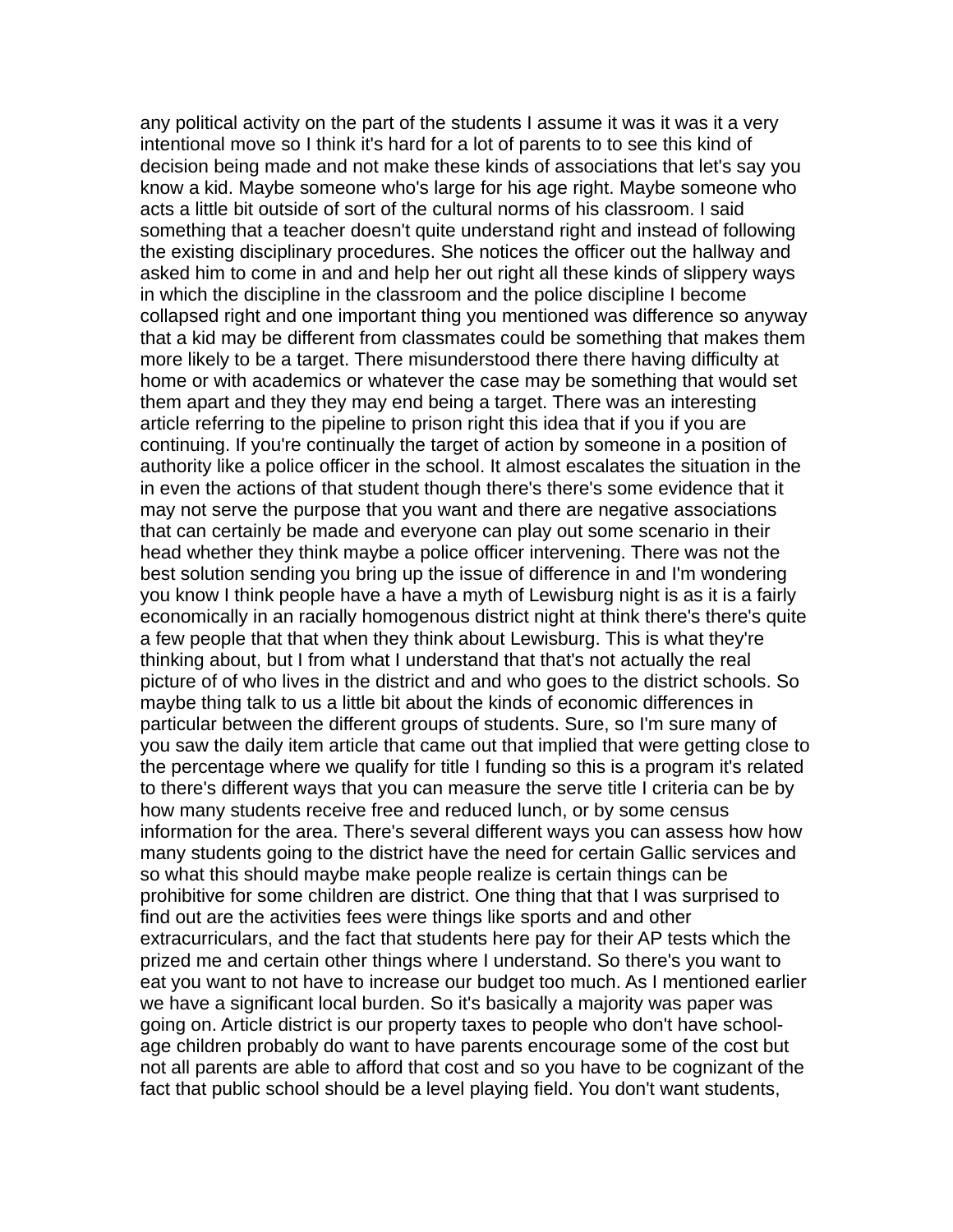children, you know, when children reminded of their means when they enter a public school public school should provide equal opportunity for everyone that's one of the partners of every mission statement of every school I visit is equal opportunity for every student to achieve their goals and so I think we need to be cognizant of differences so acute social economic status difference of means in terms of availability of parents of those affected would honor the late bus. Certain things that you wouldn't maybe immediately think of as being exclusionary end up being exclusionary because of the circumstances of some students. What are some of the ways in which the district can begin to deal with these kinds of differences so we are in a situation where having the additional debt service does impact our budget in a way that keeps money from being able to transfer being transferred into other funds so any additional services that we would provide would have to come from somewhere. Whether or not we become soon eligible for certain grant programs that would be wonderful, but short of that, it's going to be a hard road. As I said, because I'm not yet on the board. If I do get the privilege of serving on the board. I will be privy to a lot more of the nitty-gritty of those budgets right now. Some things you have to submit a right to know request. Some things are public documents are just harder to get. When I was doing a lot of the analysis for the new high school and in the dead in the budgets of the district. I went back to 1987 went back to 97 budget. Like stated 87 enrollments are projected growth and that was a lot of documentation to get my hands on. It took a while and you know everyone I big favors from everyone who would go to the offices and make photocopies for mayor scan things it just it's hard for people who are going to meetings all his hymen and are looking at the budgets on the district age to kinda know where the money would come from. If we were to try to provide additional services and I imagine that there's some listeners out there thinking, no wondering how it was that you know you decided to turn your energies to this in any way that that is involving many different no time commitments rights of all of the research that he did the kinds of analysis that you did. I attending these meetings was there something about public education that that pulled you in. I have time to give the maybe six such a short answer, but because I care. I just thought I'd I learned I got to the point where I learned enough about what was happening not only our district but across our state across our country and in a budgets had been slashed going back to the 2000 9010 were talking like tens of thousands of dollars leaving our budgets resign about people in the words of the transit fundraising and just schools, not having the capacity to offer services they really want to offer one of the greatest services, a school district and offers family support. Sometimes, when you would have additional parent-teacher conferencing home visit, the sorts of things we just don't have the resources right now to do as much of that is maybe we would like to we actually I think the district is a great job because they send teachers out to certain neighborhoods in and asked parents here, meet the teachers find out more about activities in the school get engaged really the ideas get the community engaged and so right now because I can't see the nitty-gritty of how decisions are made and why funds need to be allocated as they are. I can't answer that question fully. But I would like to know I would care to know, and I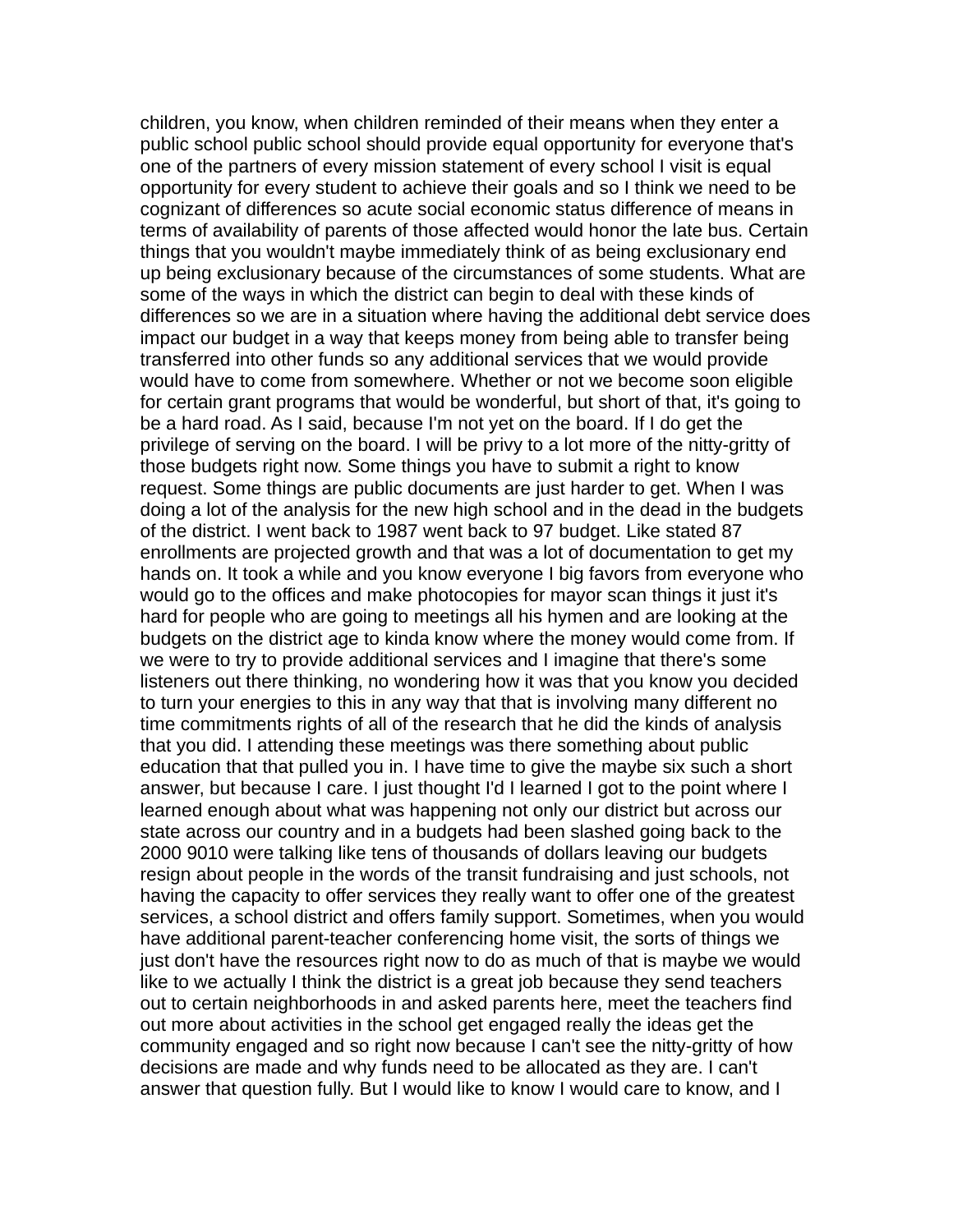would I would care to try to fix that for for kids were really feeling excluded, involuntarily excluded you listening to Buckner occupied here on WPB you working to take a brief break and come back and talk about the proposed housing site appends comments welcome back you listening to Buckner occupied here on WPB you Lewisburg in the studio with me is Aaron Jablonski and Aaron before the break we were talking about issues of of equity indifference within the district and and I think we wanted to talk a little bit more about specifically the issue of access to free and reduced lunch right so things that go along with the students ability to express their their need for free and reduced lunches. A lot of paperwork and need to have your parents help you fill that out so sometimes even kids who would be eligible for free and reduced lunch kids who would be eligible eligible for reduced activities fees who would be eligible for grant for the AP test all the sorts of things they're not getting that assistance either because it's a difficult form to complete the not even aware maybe that the form or the grant or the assistance existence and so I visited schools actually had visited a school in the Lancaster area who the principal informed me that even though only 30% of his students were seeking free and reduced lunch, his guess was the closer to 50% would qualify, but that the parents would not permit them to submit the paperwork whether he didn't. He was speculative issues of pride or issues of not wanting the government to know you know part of personal means, but I still don't really like those programs because your your reminding every time you make another form for a student to complete because they need assistance to for a fee that is associated with school your reminding on your reminding them of their meat yet, their means, in a way that is discouraging and again can be excluding so I just not a fan not a fan of of asking kids to be reminded of their means. Some think they're going along with that issue of socio-economic status and that the next issue you may want to speak about was the penthouse, the availability of affordable housing in Union County right this is an issue that came up meant maybe some of you saw the deal and put out an article a while back about whether or not this would impact the school district and my sense from Iowa was at one meeting, where the school board made posting about and also I saw that Dr. Drucker was quoted and is hard to make an estimate how much of an impact to the potential for approximately 40 kids were sure they they do have a certain dollar amount per student, but there's not much residual cost meaning adding a few extra students to each rate doesn't actually cost the district the full amount per student. There's some fixed costs like debt service to just cover every year. No matter how the students are enrolled in your in your schools so penthouse, that was a hard issue to follow. I will say upfront I was. I am very much in favor of access to affordable housing in a welcoming community giving kids access to good education. I was not a fan of how dense it was, in terms of no yard space so I was concerned that it was a lot of people know per acre. Not as dense as a city but we aren't in a city. I also don't like the stigma is Asian of the address. Once people started to be opposed to that construction that you know that development it was was going to be stigmatization of the address. Everything else about a person's means is typically private. You can look up who's on Medicaid. You can't look up who's on welfare, but an address can be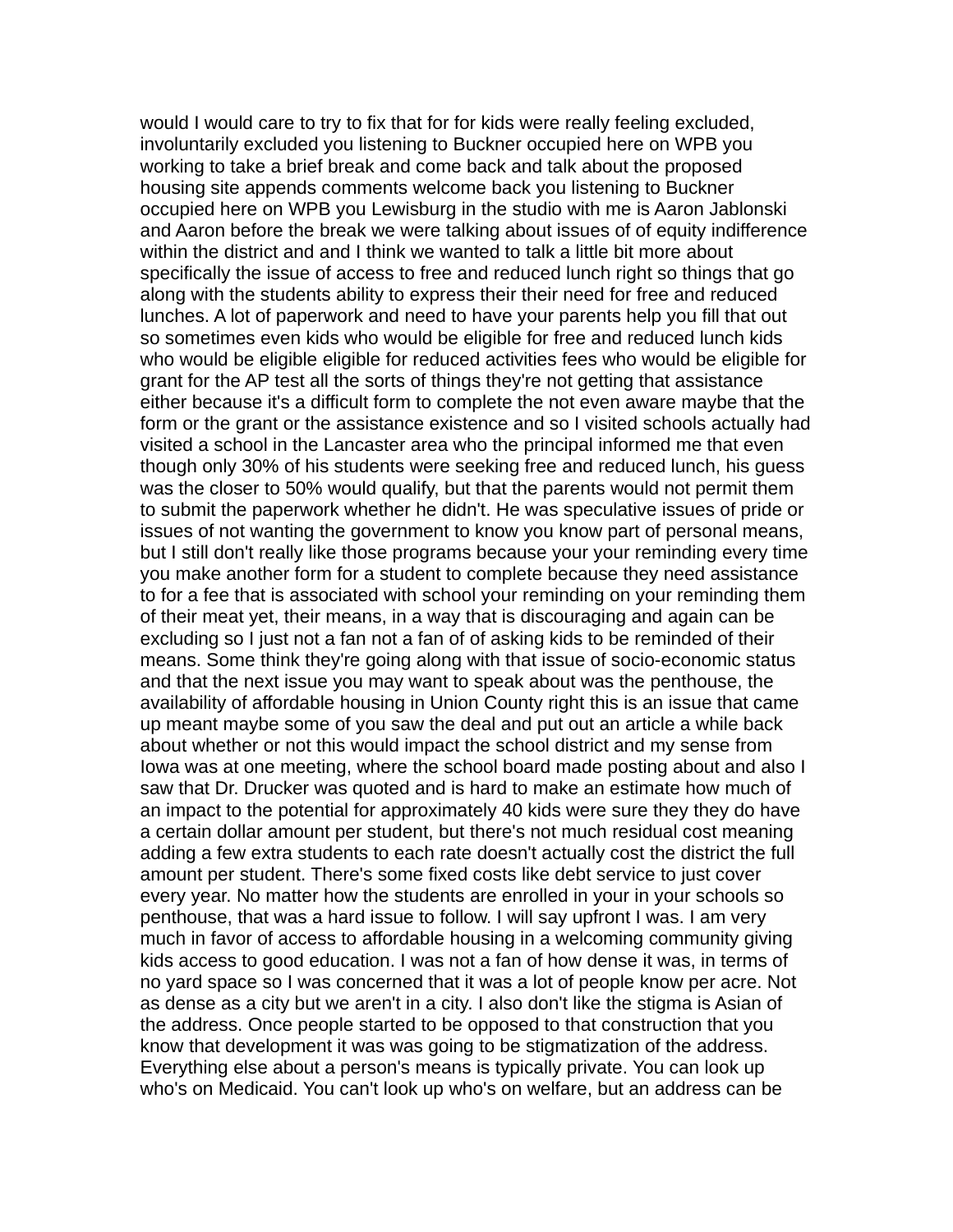revealing in the sense that is soon as you say I live in such and such location. There is the opportunity for a judgment, there's the opportunity for revealing some thing about yourself that maybe you didn't want everyone to know, so there is some of that I would like to see the Housing Authority, which I know probably does not have the means used are like to see them actually not billed for bedroom units. I would rather see families in need of four bedroom homes having homes whether single-family or duplex, I would still like to see affordable housing on that site. I think a lower density may be a difference a different look and set up within the streets. How wonderful would it be if one of those disused ugly alleys could be reclaimed for playground or yard, some green space in the area some safe playing space rather than potholes and and gravel diagnosis is a matter of seeing what happens now because I think the Housing Authority has to wait until they have a new opportunity for funding right before they can resubmit a new land development plan that is a very those very hard issue and I had to say would hurt me the most in terms of just being aware of the whole thing was how negative some of the comments that came out were and help lead out in the press. The don't think some of the media. Did anyone any favors putting out articles of a certain nature that many people are now aware of right and anything you know if you got the issue came up right people became aware that there was this proposal, which should been approved to infect build housing and and things went hyperbolic very quickly right and a and a and you don't. People have particular kinds of you very racist in class associations with the phrase public housing by even though our project got exactly even though that's not what's going to be built right talking about, you know, relatively middle income housing workforce housing workforce housing exactly right, not section 8. Not anything else you have to, you know, in fact prove a certain range of income which is all within the living way, which even rash guards wealth living wage. We should to be living wage yet is that even that was missed was key to get differently in in different sources of information that you're looking on Facebook. It could have been anybody from anywhere. Moving on welfare right if you follow the Housing Authority was putting out it was workforce housing. It was for people making junk under the median income, 26 to 52. It was the right exactly and if you then looked at some combination about was coming out in the daily item or other local press immersing even tighter different version of who would be eligible to be in those homes and so honestly I think after all is said and done, no one probably had complete information. Right no one had everything laid out exactly that said okay these are exactly how many of this exactly how any people. We expect to inhabit those units, all that sort of thing. There was a lot of estimation and you just don't know because the Housing Authority thinks one scenario will play out, and then people were opposed as entire different early different scenario that they believe will play out and there were a lot of people on the fence for different reasons and many good reasons. Some people believe in mixed-use okay so here's an issue that was brought up by someone who was I think on if two people getting on the fence facing opposite directions. Let's just say that was the situation and the issue that was brought up was that everyone would like to see some sort of mixed use on that site commercial, residential, and a range of incomes right.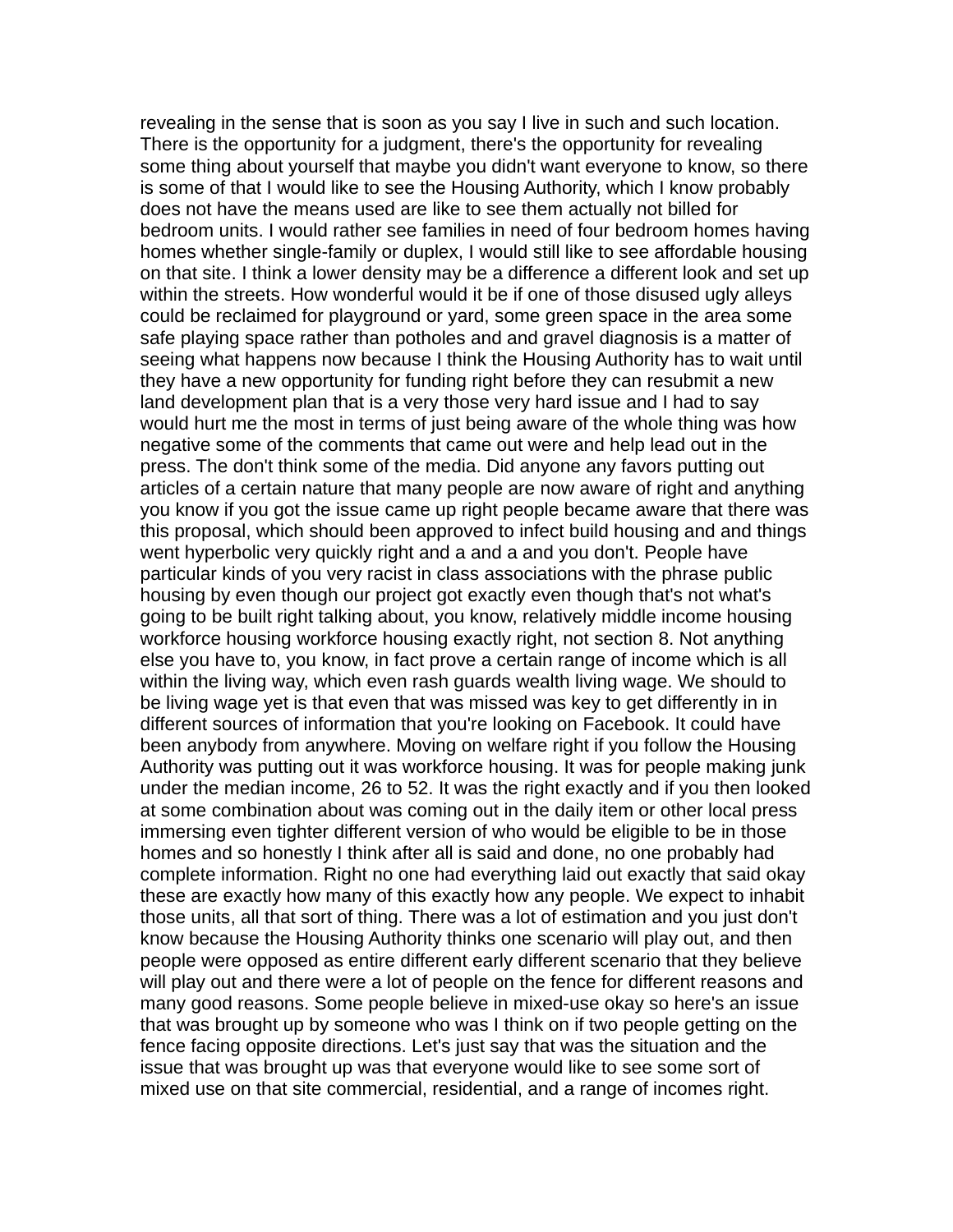However, a developer coming in and wanting to make upper income would say upper income townhomes on the frontage of N. 15th St. may not want to allow some of those units to be assigned as affordable housing because there is the perception that would lower property values of the either homes perception perception is perception. But in many ways. Perception is real right that could become reality. If enough people talk about it in its and its stigmatized roots opposed strongly or whatever it could become just as inflammatory as the situation we just on the 2.2 acres so right enemies certainly unit that's that's the way if you want to be opposed to public housing. That's one of your primary arguments right and has been historically in this country ever sense of the government began funding housing projects is that communities white communities in particular had a very intense history of opposing all kinds of public housing projects on the basis ostensibly that it will reduce property values but really to pursue penal whole range of both races dense and classist agendas exactly exactly know the there's so many potential solutions anything. One potential solution and that has not been explored enough is to get some planners in here get some some planners involved in the conversations that would that this implanted that were given a little bit of clout. Meaning given respect and that their opinions were listen to because if you talk to. I talked to for professional planners when I was doing my research for the high school move and all of them said this is not this is not the way we should be planning in that time in 2014. Know this is still not the way through planning and 2015 right we shouldn't hollow out downtowns. We should actually try to promote housing density in in a town center with access to shopping and amenities and discourage sprawl died so there's a very 90s model of sprawl that right and right we can start to maybe reclaim in and put more housing in our town center keep the foot traffic for the downtown businesses keep people close to amenities who would needed and think the best location for someone who may be a situation where their income does not allow a reliable car. Or, you know, not even caring when you spend money. The gas pump for people were to situation relate with a do think about him much as the user where they may not be able to have a reliable car laying next to a grocery store and a drugstore in a park right and you know be able to walk to downtown. That's an ideal location. If you're in an affordable housing development, that's far in the outskirts, which is often where Fort will housing has been built and your car is a known in disrepair with you tonight and amenities when you like a monsignor 90° outside, but not be one of the arguments that that at least I heard being made was that unity these people tonight and I'm thinking right on making quotations in the studio of these people I should be scattered right. In fact, they should be scattered around the area so that they can live in homes that are already up for sale, but again that that ignores all of these other issues that you're bringing up right. The fact that we might be talking about families who need walk places right rather than drive all the time to get to a place right access to groceries access to Nino playwright to play etc. so it depends on your interrelation of scattering. I think Satan taking Lynn town and the borough and you know the areas just around the giant and those so if you had sites like ice heads throughout the new hold of the whole Penn Commons area, not just at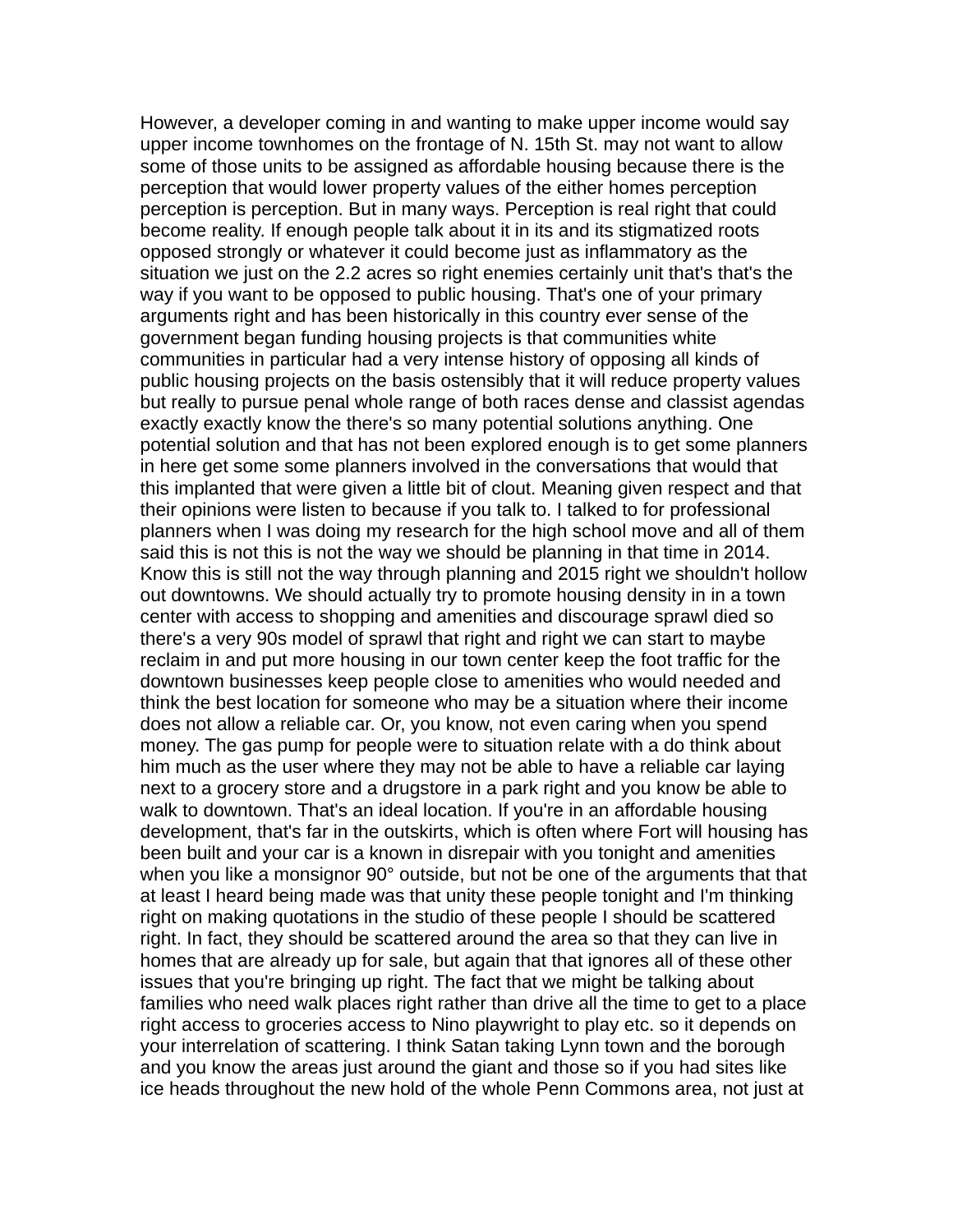2.2 acres Butler out and then some across Route 45 and some across route 15. I'm still talking about keeping in the core} very irate. It had happened in the patent is likely old go away on that codified again so we can will see what is have to see what the Housing Authority would submit next but I do think we need to respect planners, planners can usually service for a community. So here's a shout out for all-night diner friends. I completely respect what you do and I hope that you are listen to in the future so you know last few minutes can you give us a sense of what's what's ahead wins the election. What are you having any events in the in the in the coming months election so the election is first Tuesday of November every year, but they are there to be another candidates night it's going to take of October Sunday, October 20 step October 26 or so I made October 27, think, and so it that will be and I'm assuming will be again in the high school auditorium as we did before the primaries and admitted table asked her ask questions kind of knows sequentially and the point of that is just to get a sense of different people's opinions on particular issues district so actually the question of armed officers came up during candidates night before. The primary okay and I thought that it was more important to put resources towards addressing the student having the issue, find out I'd rather spend more money on guidance counselors in place. What I'm saying, you know, find out what issues that student is having, can they be helped. Is this you know something that their expensing whether it's depression from something that's disrupted their lives. Or maybe they're not feeling included school. Whatever the case might be, I think that may be the appropriate intervention and not always some disciplinary or police action questions came up about the new high school. I still do oppose the move to the new high school. However, we needed a new school, I would've just preferred to have seen us repurpose, renovate rather the existing school and found some other way to serve our our sports organizations. By having practice field facilities for them. What else is coming up September 17 there will be a public hearing regarding closing of the existing high school and that starts at three month comment. When people can provide input to the school board about whether or not the existing high school should be closed so everyone should know that they have the ability to go to that September 17 meeting in there without health 7 PM in the middle school, large instruction rooms. The basis school board meetings are held the second and fourth Thursday of the month at 7 PM Penn for middle school, large group instruction room and I am often alone may the press and usually some really nice people were being recognized for an award at the beginning, but they leave shortly after receiving a certificate I should. That's I'm I'm making light of it, but is it important thing you should sometimes attend if it's something on the agenda interests you. I would like to see the agendas in the minute sent out to people just ask, how can people find the agenda prior to meeting okay so if you'd like to find the agenda you go on the LA ST .us website and then you go to the school board and then you go to the data and then he gets like six clicks and you'll find it. It's pretty deep. If you want to know when it is and where it is. There's a different section of the website with a little calendar and you click on that and that goes to a new site and then you click on the day and invited that sentence okay yeah so I'm a person who pays attention and